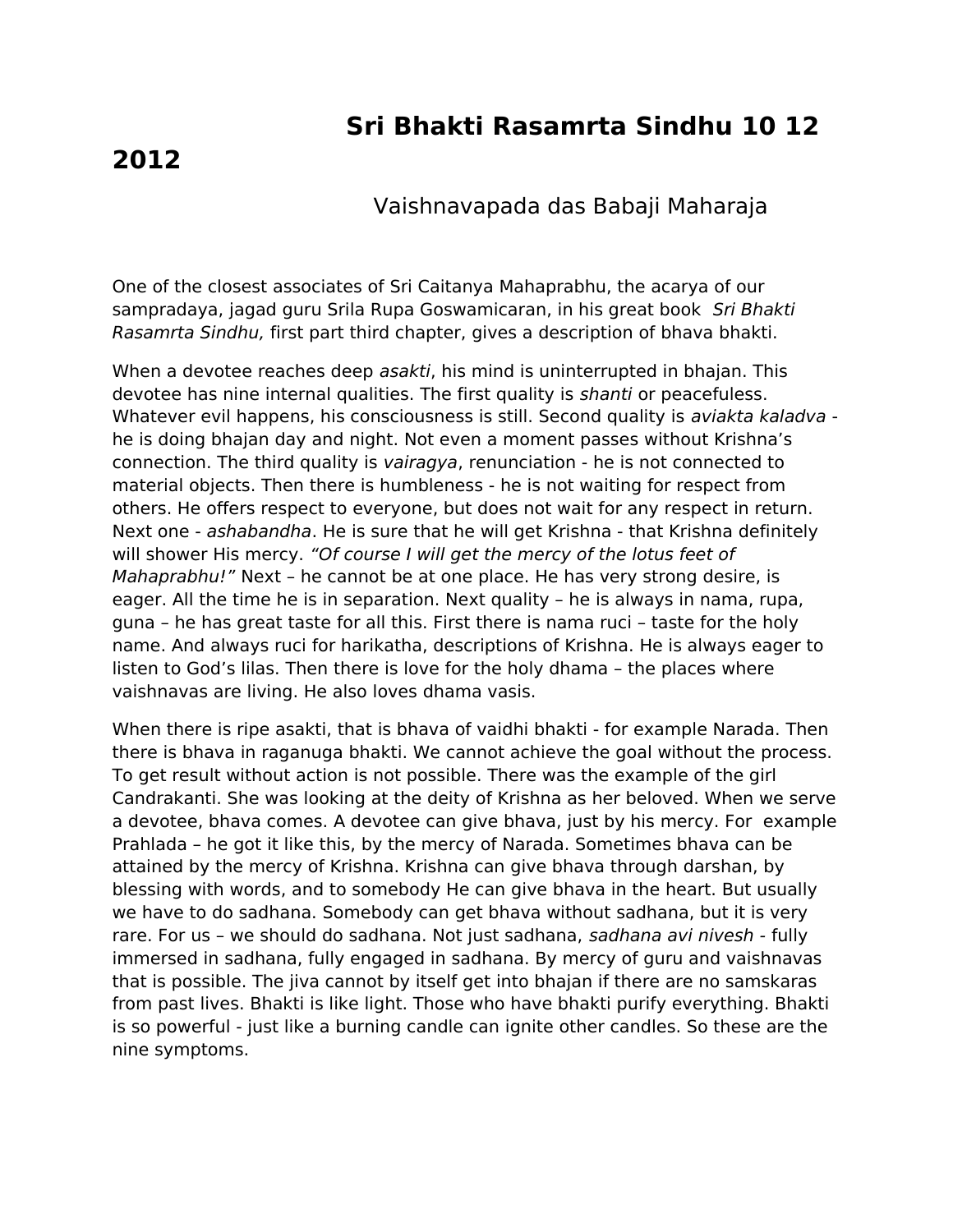Usually a devotee passes anartha nivrti, doing sravanam kirtanam. Then ruci and asakti will comes - and after that bhava appears. In the beginning there is a small plant of bhava. The devotee has these nine amazing qualities. He is outside of the three gunas – he is in bhajan. Devotees have so many amazing qualities. First there is the quality of shanti, peacefulness. Rupa Goswami explains that this is a very important quality to have in this material world. There is so much distress in this material world. Life itself is very changeable - like a drop on a lotus leaf, almost falling down. Here is so much distress. This drop doesn't stay on the lotus leaf for a long time.

In the material world nobody loves anybody, because everywhere there is ignorance. There are many reasons for distress. Distress is the symptom of raja and tama guna. In the heart of a devotee is suddha sattva. Even though there might be so many reasons for distress, a devotee is completely peaceful. His position is special. There is the example when the son of Srivasa Pandit left his body. Srivasa did not change his mood. Also Haridas Thakur - he was being beaten in 22 market places, but he was completely peaceful. Then a kurtisan tried to seduce him, but his mind was not changed for a moment. And he was living in one cave with a snake. The material world is always trying to capture our consciousness. But a devotee is in deep bhajan and when he reaches bhava, his mind is calm in any situation. The material world is like a very big ocean. Sometimes heaven, sometimes hell sometimes king and sometimes poor person. The jiva is controlled by maya. There is not any stability - like boiling water. But when a devotee reaches this bhava, suffering and enjoyment cannot touch him.

In the first canto of Srimad Bhagavatam, when Maharaja Pariksit listened harikatha he knew that he should just live for seven days. He renounced the kingdom immediately and enthroned one successor. Alone he went to the bank of the Ganga, completely calm - no panic or distress. If he had wanted he could have stopped this curse. He could have prayed to Krishna and Krishna may have saved him. There was a great rishi, BrighuVasisha Vedavyasa, and it was his child who condemned Maharaja Pariksit. This great muni could have saved him. If a higher person blesses somebody, then the condemnation disappears. But he said, "I am not afraid of death. I do not want to run from my destiny. I have everything. I am king of the whole earth. What did I not see? I have everything. What can I achieve? I already have kingdom and world treasures. That's why I now want something else. Whatever ordinary people are dreaming about, I have all this. Now I want to know more about Krishna. I did not have a possibility to serve Krishna very well. I heard from my mother and father and now I want to serve Him. I want to listen about Him. This is my desire." He went to the bank of the Ganga. All the munis and rishis came there. He paid dandavats to everyone. He asked, "Oh great sages,who have come here to the Ganga! I want to send my mind to the lotus feet of Krishna. I want to put my mind in remebrance of Krishna. So what should I do? I completely surrender myself to you. I offer you dandavat and I am giving myself to you. I want to follow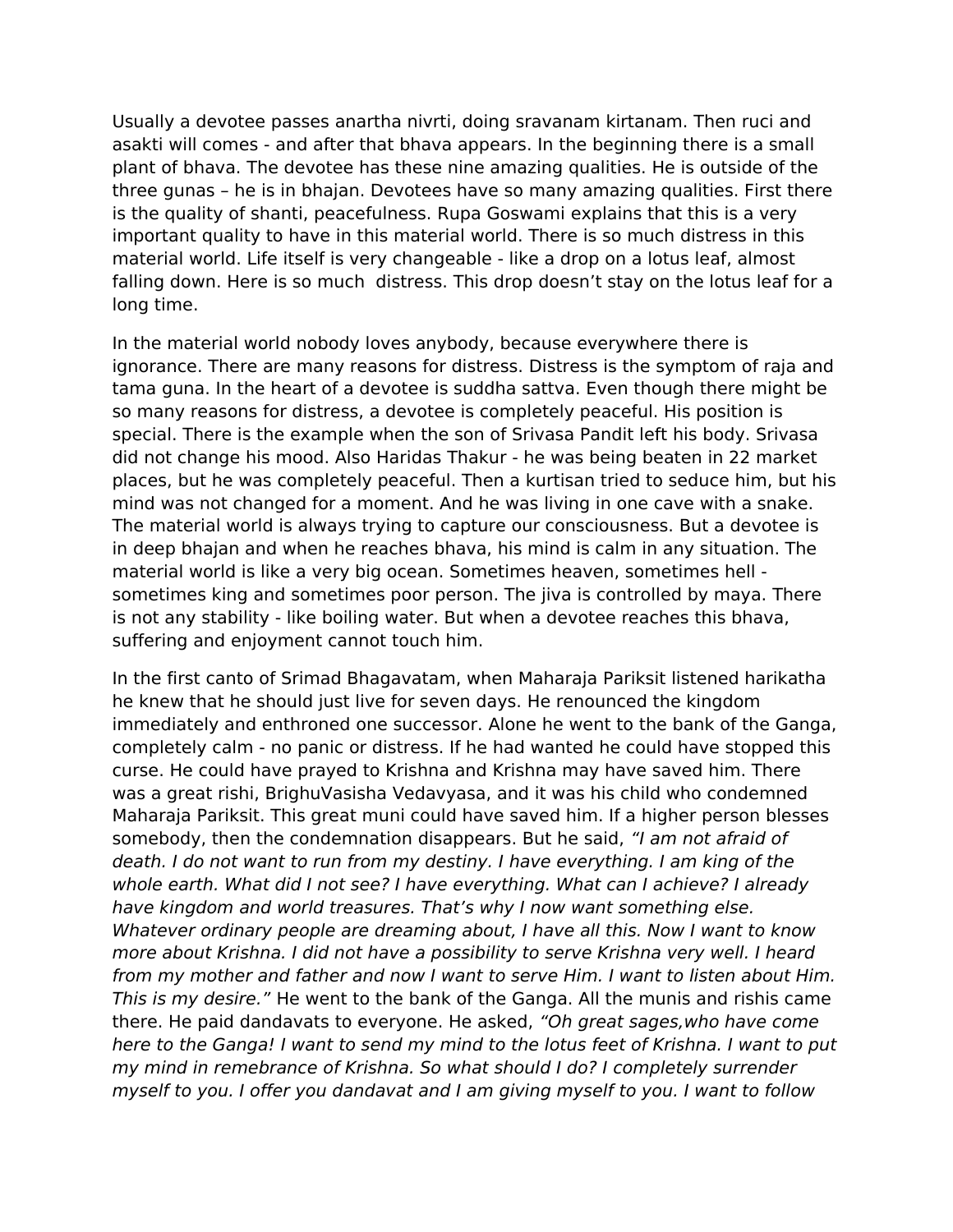your instructions. The snake Taksaka is going to kill me." He is saying, "I am giving myself to you." He is not asking them to save him from death. He wanted something else. "I want that you give me instructions. How can I reach Hari in seven days? I want to listen to the qualities of Hari. I want to know about Him. I want to listen to Krishna katha from your sanga." Usually when someone is about to die he is in fear and is trembling. But maha bhagavatas are very calm, very peaceful. Somebody may ask. "Why do you want to listen to some singing if you are dying?" But Maharaja Pariksit is saying, "I do not want to listen to regular songs. I want to listen to the glories of Krishna. Let the poison of this snake kill me. I am not worried about that. I am worried about other things, like how I can always remember Krishna. That's why I want to hear His glorification." Goswamipada is saying, "Danger came to him, but he was so peaceful and so strong. This is definitely a quality of bhakti." Another example is Bali Maharaja. Vamanadeva took everything from him and all his associates were angry. But Bali Maharaja was calm and peaceful. This is an example of peacefulness in the stage of bhava. The mind of this devotee is very stable.

Next quality: Aviakta kaladva - not one moment is passed without connection with Krishna. Sadhakas may have this quality, but nitya siddhas have this quality in an absolute way. And siddha is the medium stage. Sadhaka – siddha – and nitya siddha. Not even a moment is passed without remembering Krishna. That is why sastra is saying, "All life you may collect some wealth, but in one moment - when death comes, everything will be lost." So there is no point to collect things and spending life for material enjoyment. This life is given for the service of Krishna. We should not waste even a moment. How do the conditioned souls spend their time? It is spent for earning money, sleeping, eating etc. But human birth is very rare. When somebody takes shelter of guru or dhama, but still waste their time, there is no guarantee that next birth will be good – that it even will be human birth. Sastra give so many instructions and Mahaprabhu gives so many different instructions. We can waste time on dharma and jnana. That's why Mahaprabhu said, "Be careful! Do not waste time." This time when we are living in the body we should spend for service of Krishna and vasihnavas. Who should we serve? The body or Bhagavan? Should we serve a piece of meet which will die anyway or should we serve Bhagavan? We must chose. How much time is spent for talking? Who, where, what, when… This body and everything which is connected to it is asat. Why spend so much time on this? How will that help when the body is lying down in the crematorium? People are dying every moment. One time Yamaraja asked Yudhistira Maharaja, "What is most amazing?" Yudhistira said, "People see bodies dying every day, but still they think that they themsleves will never die. They do not understand that they also can die at any time. Everyone knows this, but there is more taste for useless talking than for harikatha."

Bhakti and Bhagavan are Absolute. They never disappear. Temporary things are the body and everything surrounded by it. Devotees understand that old age will come.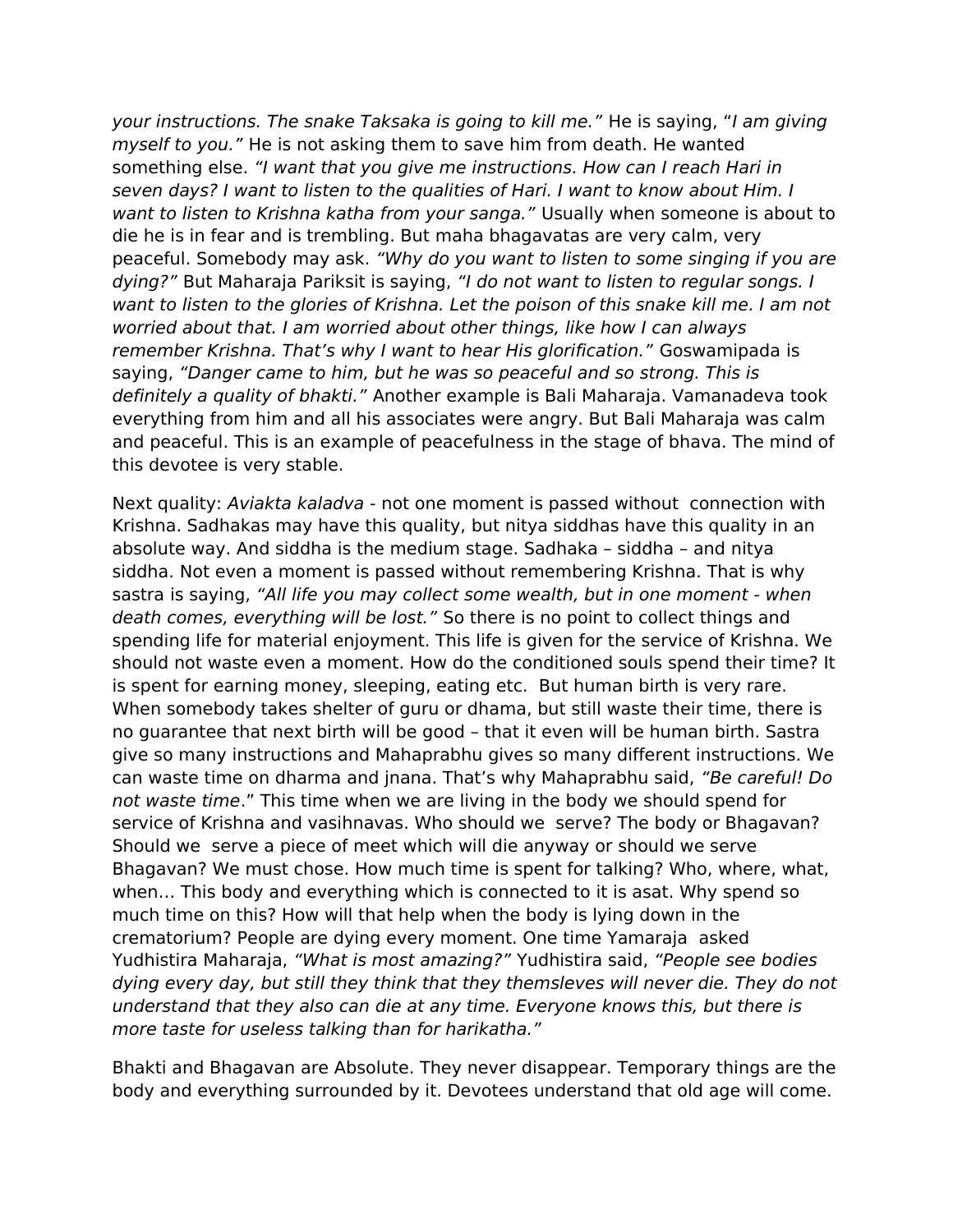If I don't serve by my eyes - if I don't go to see the vaishnavas and the deities, then my eyes are like useless pieces of glass. If my ears don't hear harikatha, what is the use of them? If my tounge doesn't sing the holy name, what is the use of my tounge? If my hands don't serve guru and vaishnavas, what is the use of my hands? If my feet don't go on parikrama, what is the use of my feet? If the heart doesn't melt from hearing harikatha that means there is some aparadha there.

There is a story of one person who listened to harikatha. Everyone around him was crying, but he didn't. Day by day went by like this. Then he decided to put some oil in his eyes – and only then he understood that this was the bhava of the vaishnavas – that this was why they were crying, and that by serving and worshiping them taste would come. Every moment vaishnavas use for sravanam, kirtanam and smaranam. How do devotees use their time? All his feelings are the breath of his life. He vows, "I will only do bhajan and nothing else! I will always chant harinama and always do smaranam." He puts a lot of effort into this. To get bhava can take a long time. Not only ten or twenty years – it may take a whole life - or a few lives. Devotees do effort. They always chant the holy name and always pray and glorify the Lord. They always do smaranam.

When the mind is not filled with God, then something else will come inside the mind, something useless. If the house is without doors and is empty, definitively somebody will go inside the house. The mind cannot be empty. The mind always thinks about something. It is the nature of the mind. If we don't want that the mind should think about something useless, we should keep the mind in remebrance of Krishna.

In the end we will reach the stage like a certain sadhaka, who came to his guru and said, "I could not do seva today." His guru asked him, "Why not?" He hadn't done aratik or offered garland. He hadn't put alta on the lotus feet of Thakurji. Where he was? He hadn't given Them bath. Usually he was very much attached to doing these services and if he would miss some service he would suffer very much. That's why he was always doing smaranam and seva. In the early morning he would walk in Navadvipa with the sankirtana. He was doing service in dasya rasa. Devotees meditate on that seva. Devotees meditate that Mahaprabhu walks in Navadvipa with sankirtana. Then Mahaprabhu is taking bath in the Ganga and after that the devotees decorate Him. If a devotee would miss his service Mahaprabhu would think, "What happened? Why did this devotee not come?" Sadhakas establish a very close relation between himself and Radha-Krishna. He thinks like this, "Radha-Krishna or Mahaprabhu may ask why I am not serving Them today."

The nature of bhakti is that the devotee can never get enough. Like material people, they will never get enough. In the same way, the heart of a devotee can never get enough of bhakti. He is eager to serve every moment – more and more, externally and internally. Somebody who is eager for wealth will never get enough wealth. And somebody who is looking for fame will never get enough fame.